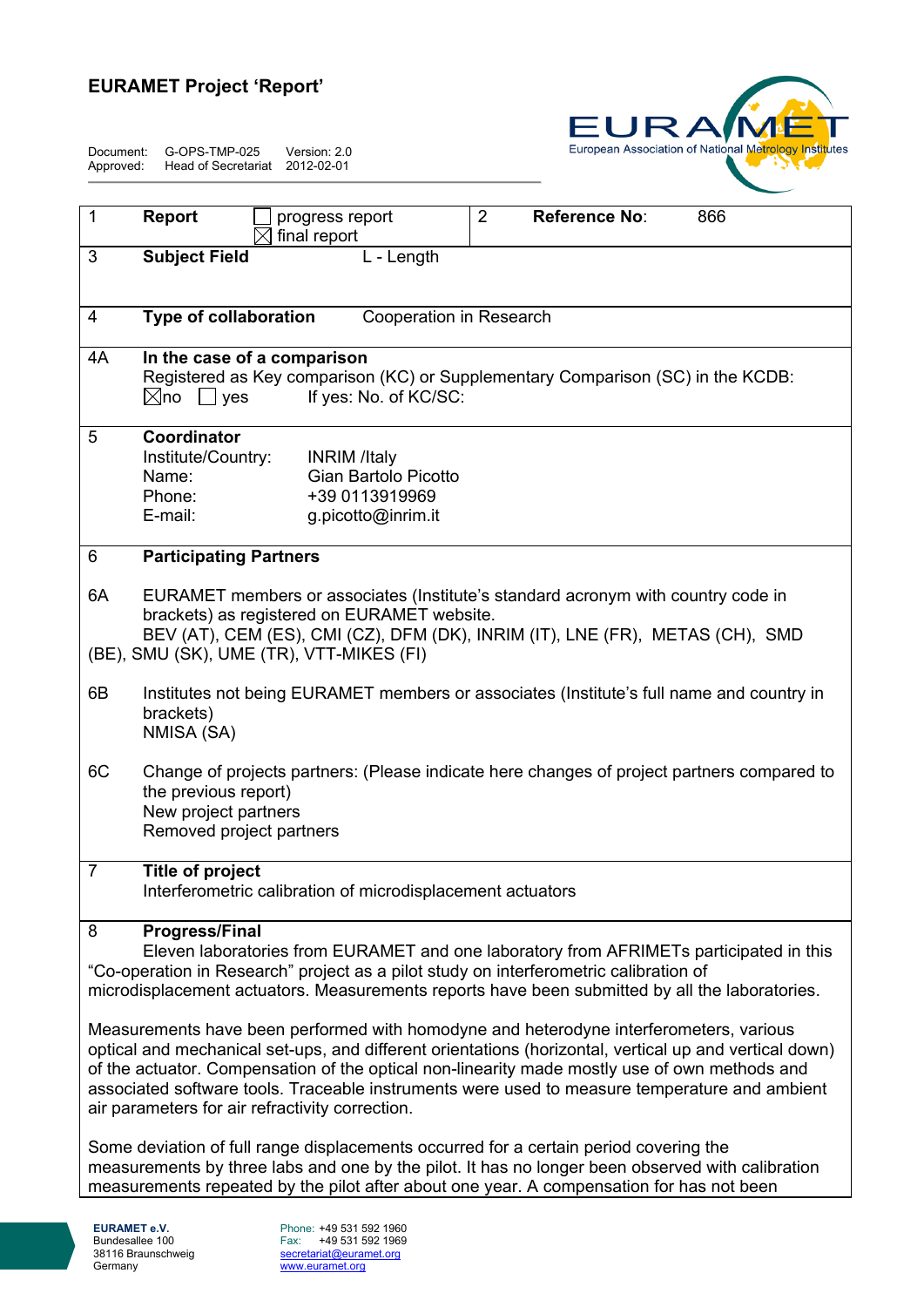

introduced. The observed deviation is noticed in the results of these labs, likely with a contribution to the uncertainty of the artefact. Other contributions from hysteresis, drift and bending of the connecting cable have been considered, as well.

The overall reported results, corresponding to displacements vs. driving voltage of the actuator, have been analyzed either by weighted mean and simple mean approaches. The analysis makes use of a calculus sheet early proposed and contributed by partners. The En values are determined with reference to the positions calculated by the coefficients of a common third order polynomial with full scale displacements, and by a common average slope with short range displacements. The En values of displacements up to  $\pm$  5 µm show some inconsistency of results with possible outliers, and some spread of results, thus requiring future steps to better highlight, quantify and compensate for errors not yet well identified or underestimated. Nevertheless, it is worth noting En values together with the ratio between the deviation of individual positions from the reference value and the associated uncertainty of the difference, ratio within 1 for most of the laboratories. Meanwhile, a generally good consistency is obtained with short range displacements within  $\pm$  100 nm, as demonstrated by the En values (< 1) of all reported positions/labs, and by the ratio well within 1 between the deviation of individual positions from the reference value and the associated uncertainty of the difference.

Some spread of results has been observed with the unwanted rotations (yaw and pitch) of the actuator driven up to the full range displacements. Changes of the maximum pitch and yaw by reorienting or by turning the actuator have been reported by some partners, whereas significant changes have not been observed by other partners.

| 9  | In the case of a KC/SC comparison & final report<br>Final report sent to the appropriate CC WG<br>$\boxtimes$ no<br>Report endorsed by the CC WG<br>$\times$ lno | ves<br>ves |                    |  |
|----|------------------------------------------------------------------------------------------------------------------------------------------------------------------|------------|--------------------|--|
| 10 | <b>Expected completion date</b><br>2018-02-28                                                                                                                    |            | Date<br>2018-10-10 |  |

*Notes for completion of the form overleaf*